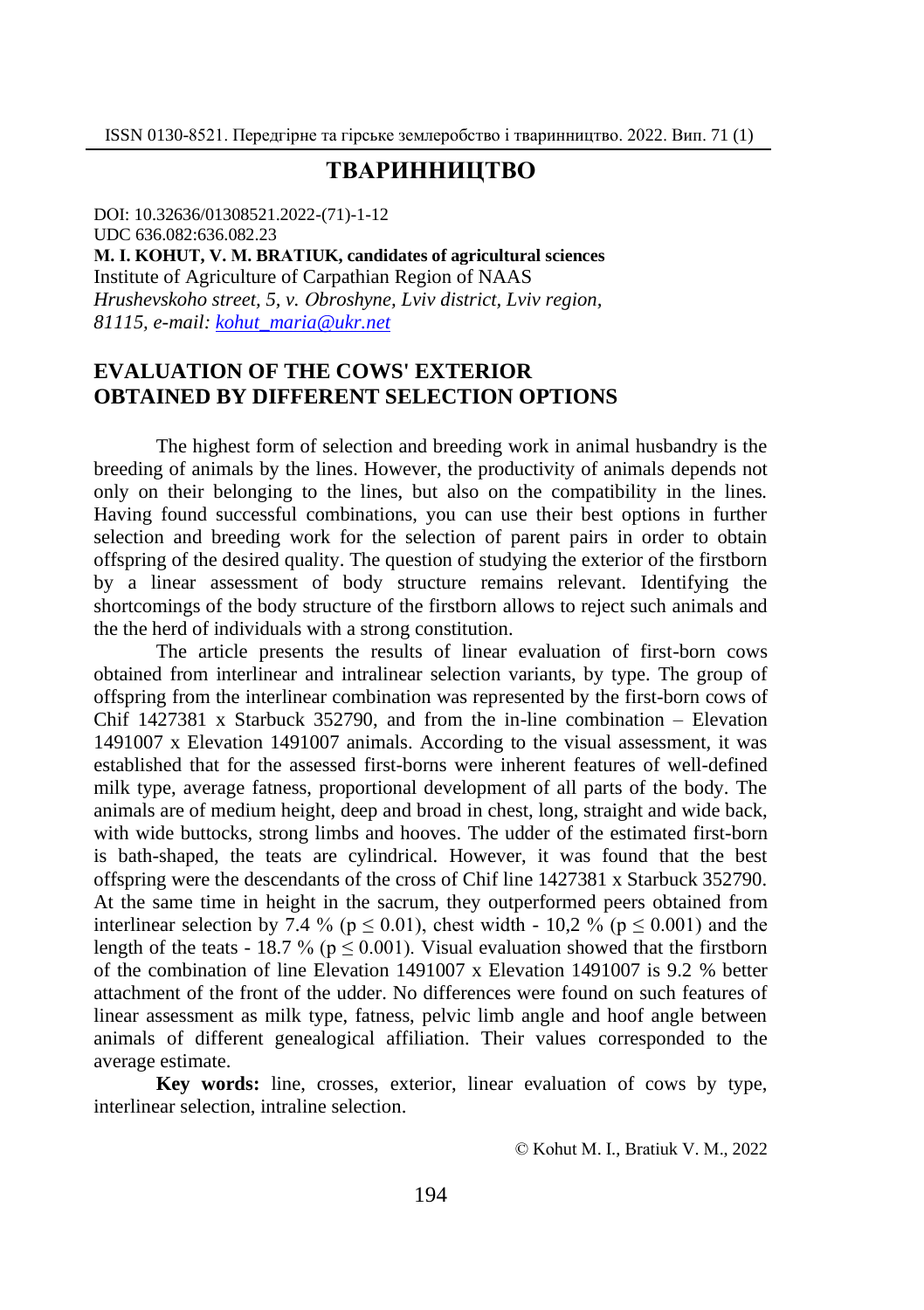### **Когут М. І., Братюк В. М.**

Інститут сільського господарства Карпатського регіону НААН

**Оцінка екстер'єру корів, отриманих від різних варіантів підбору**

Найвищою формою селекційно-племінної роботи у скотарстві є розведення тварин за лініями. Проте продуктивність тварин залежить не лише від їх приналежності до ліній, але і від поєднуваності в лініях. Виявивши вдалі поєднання, можна використовувати їх найкращі варіанти у подальшій селекційно-племінній роботі для проведення підборів батьківських пар з метою отримання нащадків бажаної якості. Актуальним залишається питання вивчення екстер'єру первісток за лінійною оцінкою будови тіла. Виявлення недоліків будови тіла у первісток дозволить вибраковувати таких тварин і залишати в стаді особин з міцною конституцією.

Наведено результати лінійної оцінки корів-первісток, отриманих від міжлінійного та внутрішньолінійного варіантів підбору, за типом. Групу нащадків від міжлінійного поєднання представляли первістки кросу Чіфа 1427381 х Старбака 352790, а від внутрішньолінійного – поєднання ліній Елевейшн 1491007 х Елевейшн 1491007. Екстер'єрна оцінка показала, що досліджувані тварини мають міцну конституцію та всі риси габітусу, характерного для худоби молочних порід. За візуальною оцінкою встановлено, що оціненим первісткам притаманні риси добре вираженого молочного типу, середня вгодованість, пропорційний розвиток усіх частин тіла. Тварини мають середній ріст, глибокі та широкі груди, довгу, пряму та широку спину, широкі крижі, міцні кінцівки та ратиці. Вим'я в оцінених первісток ванноподібної форми, дійки цилідричні. Проте встановлено, що кращими за оцінкою виявилися нащадки від кросу ліній Чіфа 1427381 х Старбака 352790. При цьому за висотою в крижах вони переважали ровесниць, отриманих від міжлінійного підбору, на 7,4 % (р  $\leq$  0,01), за шириною грудей – на 10,2 % (р  $\leq$ 0,001) та довжиною дійок – на 18,7 % (р ≤ 0,001). Візуальною оцінкою встановлено, що у первісток від поєднання ліній Елевейшн 1491007 х Елевейшн 1491007 на 9,2 % краще прикріплення передньої частини вимені. За такими ознаками лінійної оцінки як молочний тип, вгодованість, кут тазових кінцівок, кут ратиць між тваринами різної генеалогічної приналежності різниці не встановлено. Їх величини відповідали середній оцінці.

**Ключові слова:** лінія, кроси, екстер'єр, лінійна оцінка корів за типом, міжлінійний варіант підбору, внутрішньолінійний варіант підбору.

**Introduction.** In modern practical breeding of cattle, in particular in dairy farming, the evaluation of cows by exterior is important [1, 2, 19, 20]. This is due to the fact that the indicators of this trait often affect the economic and useful traits of animals. There is a relationship between type and performance [3, 4]. The habit of a dairy cow is quite strict in requirements. First of all is emphasized the value of those articles of body structure of which are directly relied with productivity [3]. Cows should have a clear milk type, harmonious body structure, strong constitution, well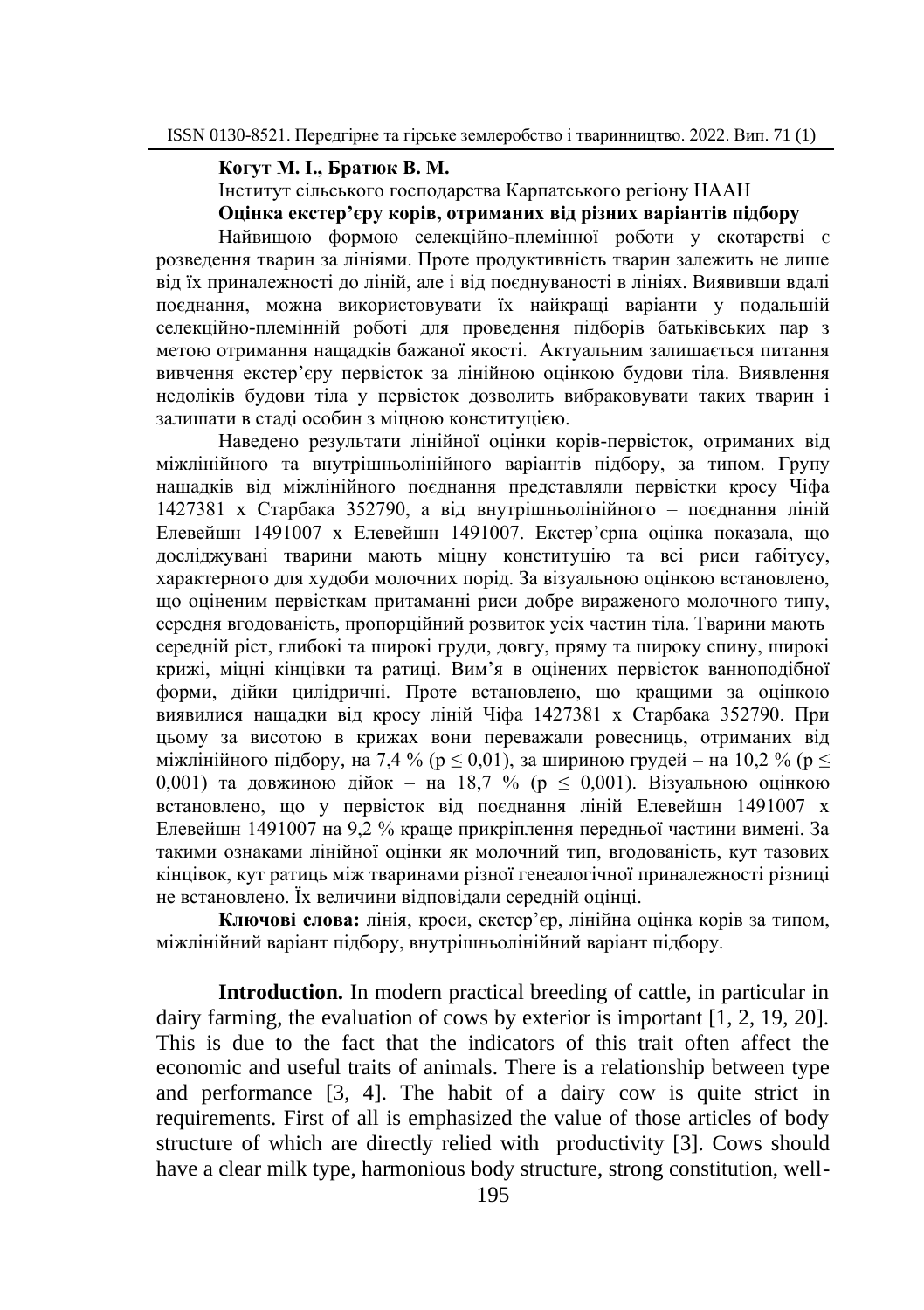ISSN 0130-8521. Передгірне та гірське землеробство і тваринництво. 2022. Вип. 71 (1)

developed dairy system, bath-shaped udder, strong attachment of the front and rear lobes of the udder, straight limbs, strong hooves and other signs [25, 26]. The situation in herds can be improved through the effective use of bulls on the basis of exterior features [18, 24, 29, 30]. Daughters of breeding bulls in different ways inherit the features of the exterior, which is characterized by significant variability [22, 23, 27, 28], which allows appropriate selection and selection in herds by type and milk productivity [10, 12, 16, 17].

Breeding by the lines is the main method of improving breeds and herds of cattle [19]. This method involves both in-line selection and crosslines, breeding use of which provides effective improvement of the herd or breed as a whole [3]. Different selection options affect the economic and useful characteristics of livestock in different ways [11, 13, 14, 16, 23, 25]. Both in-line combination and in-line crossing can improve the exterior [5–8, 21]. Given the need to typify the herds of black-and-white cattle by exterior, the aim of our task was to evaluate the first-born cows by type, taking into account their origin from individual options for selection of parent pairs by linear affiliation.

**Materials and methods.** The study was conducted on first-born cows in the State Enterprise "Radekhivske" of the Institute of Agriculture of the Carpathian region of NAAS. Linear assessment of first-born cows by type - in accordance with the guidelines "Linear classification of dairy cows and dairy-meat breeds by type" [9]. The method of linear classification involves the assessment of first-born cows on 2‒4 month of lactation by two systems: 1) linear description of individual features of the exterior on a 9 point scale, describing 17 mandatory and 4 additional features of the exterior; 2) assessment of complex traits on a 100-point scale, taking into account four sets of breeding traits that characterize the severity of the milk type, body development, limb condition and morphological qualities of the udder. The total score is determined by the method of the sum of the products obtained by multiplying the number of points for the score of each group of exterior features by the corresponding weighting factor.

The probability of the obtained data was estimated on the basis of Student's test [15], where  $* - P \le 0.5$ ,  $** - P \le 0.01$ ,  $*** P \le 0.001$ .

**Results and discussion.** Differences in the phenotypic manifestations of exterior features in first-born cows have been established. The results of the linear evaluation of the subjects on the mandatory characteristics of the type are given in Table 1.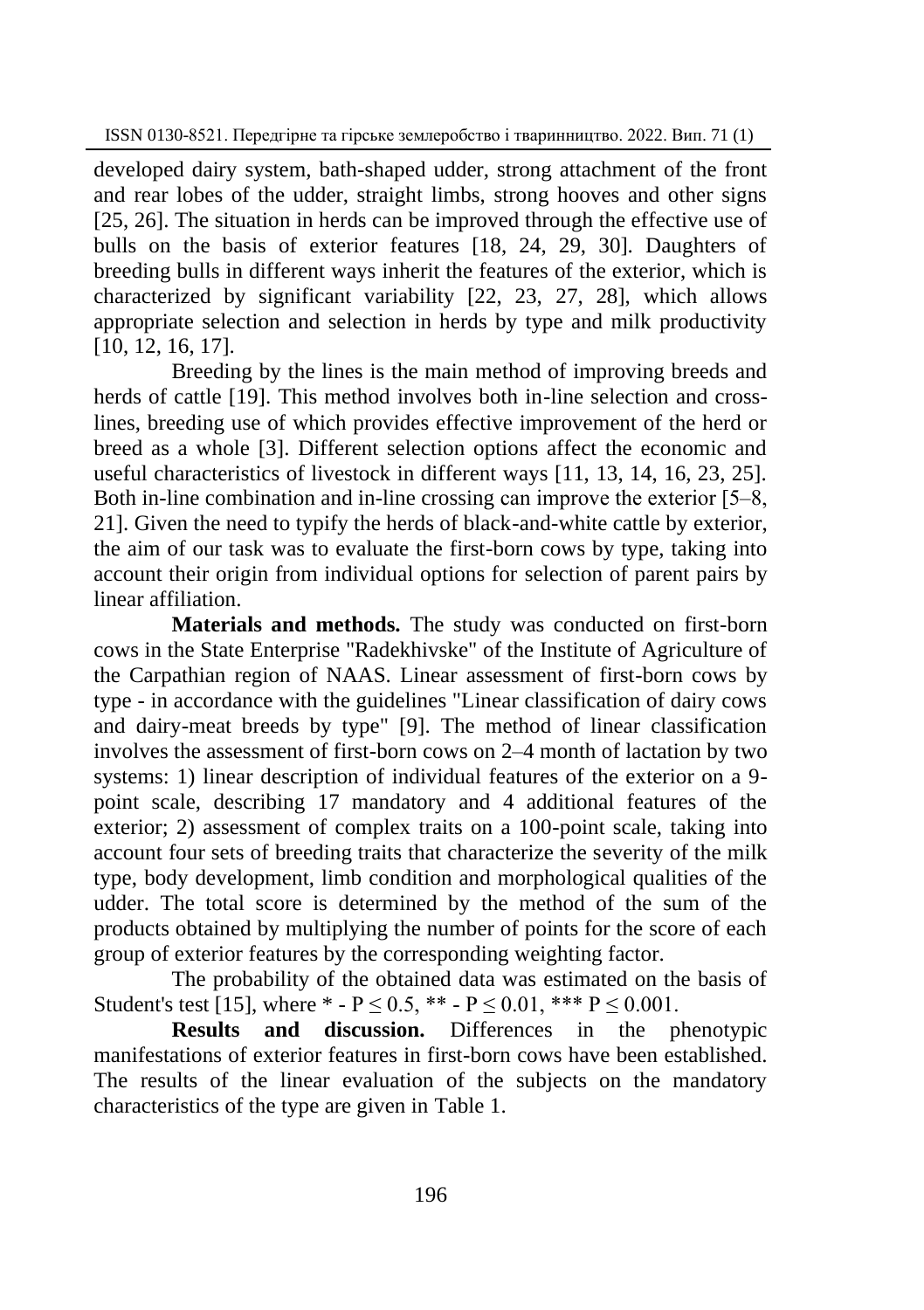| 1. Mandatory linear traits of first-born cows (M $\pm$ m, n = 30) |                      |                     |  |
|-------------------------------------------------------------------|----------------------|---------------------|--|
|                                                                   | Combination of lines |                     |  |
|                                                                   | Interlinear          | Intralinear         |  |
| Indicators                                                        | combination          | combination         |  |
|                                                                   | Chief 1427381 x      | Elevation 1491007 x |  |
|                                                                   | Starbuck 352790      | Elevation 1491007   |  |
| Growth (height in the                                             |                      |                     |  |
| buttocks)                                                         | $5,8 \pm 0,09$ **    | $5,4 \pm 0,08$      |  |
| Chest width                                                       | $6,5 \pm 0,10$ ***   | $5,9 \pm 0,14$      |  |
| Body depth                                                        | $5,6 \pm 0,12$       | $5,4 \pm 0,8$       |  |
| Dairy type (angularity)                                           | $5,0 \pm 0,08$       | $5,0 \pm 0,9$       |  |
| Slope back                                                        | $5,2 \pm 0,13$       | $5,1 \pm 0,10$      |  |
| Rear width                                                        | $5,3 \pm 0,7$        | $5,3 \pm 0,6$       |  |
| Angle of the pelvic limbs                                         | $5,0 \pm 0,6$        | $5,0 \pm 0,12$      |  |
| Posture of the pelvic limbs                                       | $5,2 \pm 0,10$       | $5,1 \pm 0,11$      |  |
| Hoe angle                                                         | $5,0 \pm 0,11$       | $5,0 \pm 0,11$      |  |
| Fat content                                                       | $5,0 \pm 0,01$       | $5,0 \pm 0,03$      |  |
| Front udder attachment                                            | $5,4 \pm 0,12$       | $5,9 \pm 0,09**$    |  |
| Rear udder attachment                                             | $5,8 \pm 0,12$       | $5,9 \pm 0,09$      |  |
| Central ligament                                                  | $6.9 \pm 0.8$        | $6,7 \pm 0,10$      |  |
| Udder depth                                                       | $5,2 \pm 0,08$       | $5,0 \pm 0,10$      |  |
| Location of the front teats                                       | $5,4 \pm 0,13$       | $5,1 \pm 0,12$      |  |
| Location of the rear teats                                        | $5,2 \pm 0,12$       | $5,3 \pm 0,14$      |  |
| Length of the teats                                               | $5.7 \pm 0.12***$    | $4,8 \pm 0,12$      |  |

ISSN 0130-8521. Передгірне та гірське землеробство і тваринництво. 2022. Вип. 71 (1)

**1.** Mandatory linear traits of first-born cows  $(M \pm m, n = 30)$ 

Growth, according to the linear classification is estimated by the height in the sacrum. Cross-bred cows had a higher growth rate – in Chief 1427381 x Starbuck  $352790 - 5.8$  points, which is higher than the average level (5.0 points) by 7.4 % of the cows obtained from the interlinear selection option. On this basis, they are likely to outperform their peers in the in-line combination by 0.4 points ( $P \le 0.01$ ).

The strength of the physique is shown by such features of the front part of the torso as the width of the chest and the depth of the torso. The first-born cows from the interline selection variant of Chief 1427381 x Starbuck 352790 received 6.5 points for breast width, which is 0.6 points or 10.2 % higher than their peers from the intraline selection option ( $P \leq$ 0.001). Carcass depth according to the classification is roughly estimated as the "average depth" in cows obtained from both selection options.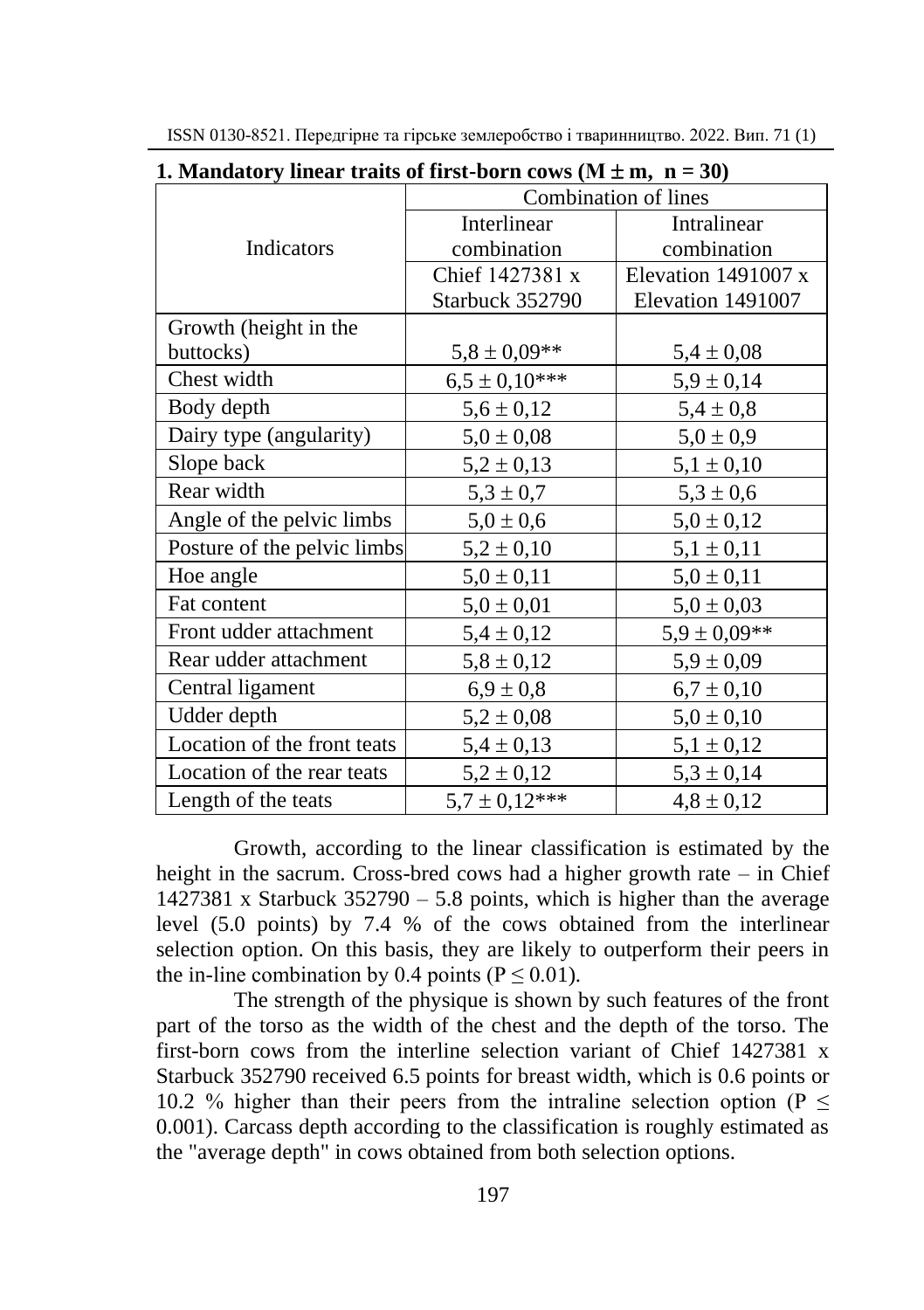ISSN 0130-8521. Передгірне та гірське землеробство і тваринництво. 2022. Вип. 71 (1)

Milk type (angularity) in both interlinear and intralinear versions is estimated at 5 points, ie these animals in terms of body structure correspond to the milk type.

The inclination of the buttocks was assessed by a conditionally drawn line at the level of the upper points of the macula and sciatic hump. The best option, corresponding to 5 points, is a slope of  $3-4$  cm. Its significance is that the position of the rear significantly affects the reproductive capacity of cows. The buttocks in the evaluated first-born cows of both selection options are evaluated almost as the best option.

An important external feature in the system of linear evaluation of dairy cattle is the width of the buttocks (estimated the distance between the caudal protrusions of the buttocks). Cows of both selection options on average received the same score for this indicator  $-5.3$  points, which indicates the above-average development of this trait.

A sign that significantly affects the strength of the limbs and on which the duration of use of animals in the herd depends, is the value of the angle formed by the hocks (angle of the pelvic limbs). In both versions firstborns have an average angle (5.0 points) for this feature.

When viewed from behind, the pelvic limbs of first-born cows in the herds of both farms are straight, wide and parallel, and are also rated at an average score of 5.0.

For the posture of the pelvic limbs of the animal from the interlinear version of the selection received a score of 5.2 points, and from the intralinear  $-5.1$  points.

The angle of the hoof is evaluated on the opposite scale  $-$  for the sharp hoof set the minimum score, for the obtuse angle  $-$  the maximal. The average value of the angle of the hooves in the first-born cows of the above herds was 5.0 points (according to a linear estimate, this corresponds to the average severity of the angle). In all animals, the hooves correspond to the classification of linear evaluation as strong, short, with a high heel, with a medium size inter-hoof slit.

An important indicator of linear classification is the degree of development of the dairy system. When classifying dairy cows according to a set of external features with their independent evaluation on a 100-point scale, the largest share (40 % for dairy and 35 % for combined breeds) is occupied by a set of features that characterize the structure of their udder. A firmly attached udder is the most desirable feature and is rated the highest. The height of the attachment of the back of the udder is an indicator of the potential of the cow to high milk yields. The importance of the central ligament and the depth of the udder are also important.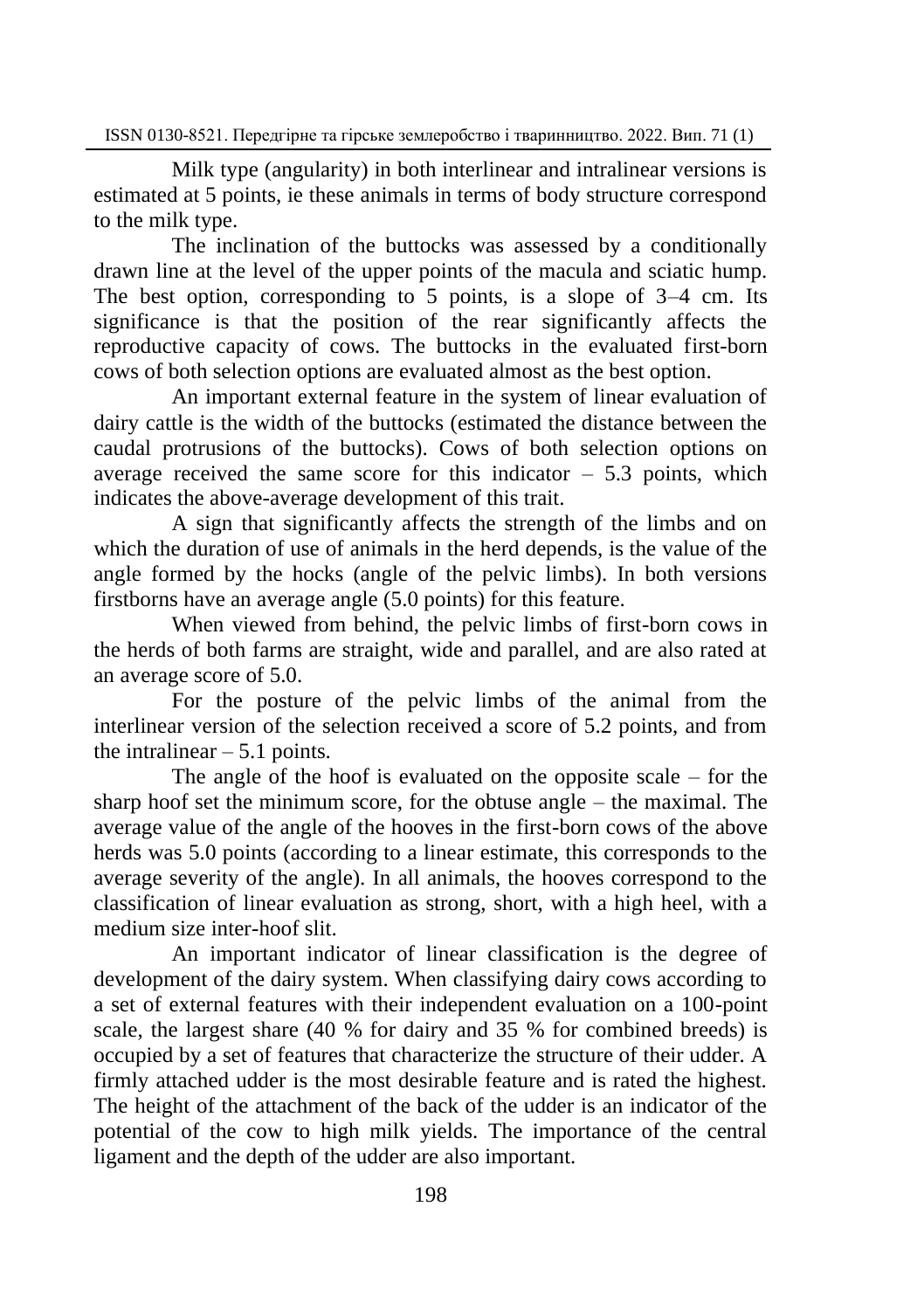The attachment of the anterior lobes of the udder on a 9-point scale was higher in cows from the intralinear selection of lines Elevation 1491007 x Elevation 1491007. The rate of this trait in cows from this variant of selection according to the classification is closer to "strong", in the firstborn from the interlinear combination  $-$  to "average allowable". Estimation of first-born on the strength of attachment of the anterior lobes of the udder indicates a significant advantage of this trait in cows from intralinear combination with an advantage of 0.5 points, or 2.8 %, compared with firstborn cows from interlinear combination  $(P \le 0.01)$ .

There is almost no difference in the strength of the attachment of the back of the udder in cows. In cows of both groups it is above average.

 The central ligament was found to be well expressed and assessed in both groups at 6.9 and 6.7 respectively, but the difference is unlikely.

The udder depth of the evaluated animals was 5.2 and 5.0 points respectively. This indicates that the bottom of the udder in experimental animals is on average 15 cm above the hocks, which meets the technological requirements of their suitability for machine milking and according to the linear assessment is classified as "average level".

The optimal location of the teats is an important feature for the suitability of animals for machine milking. According to each share, both front and rear teats should be placed in the middle. We found that on average this trait was estimated at 5 points, but in the combination of Chief 1427381 x Starbuck 352790 there is a tendency to narrow the front teats (5.4 points against 5.1 points in cows intraline selection of Elevation 1491007 x Elevation 14910091).

The location of the rear teats has a slight tendency to converge inward. Cows of intraline selection Elevation 1491007 x Elevation 1491007 for the location of the rear teats are dominated by peers from the cross lines Chief 1427381 x Starbuck 352790 by 0.1 points, but the difference is not probable.

Also a very important indicator is the length of the teats. According to the "Linear classification of cows of dairy and dairy-meat breeds by type" [9], their optimal value should be at the level of 6 cm. In terms of the length of the teats, the firstborns from the interlinear combination have a longer teat length by 0.9 points, or  $(P \le 0.001)$ .

Thus, in the dairy system, the best indicators of linear evaluation have the first-born cows obtained from the interlinear combination.

We also visually assessed (Table 2) additional linear features of the type (width of the back of the udder, length of the buttocks, width of the buttocks and musculature of the thighs).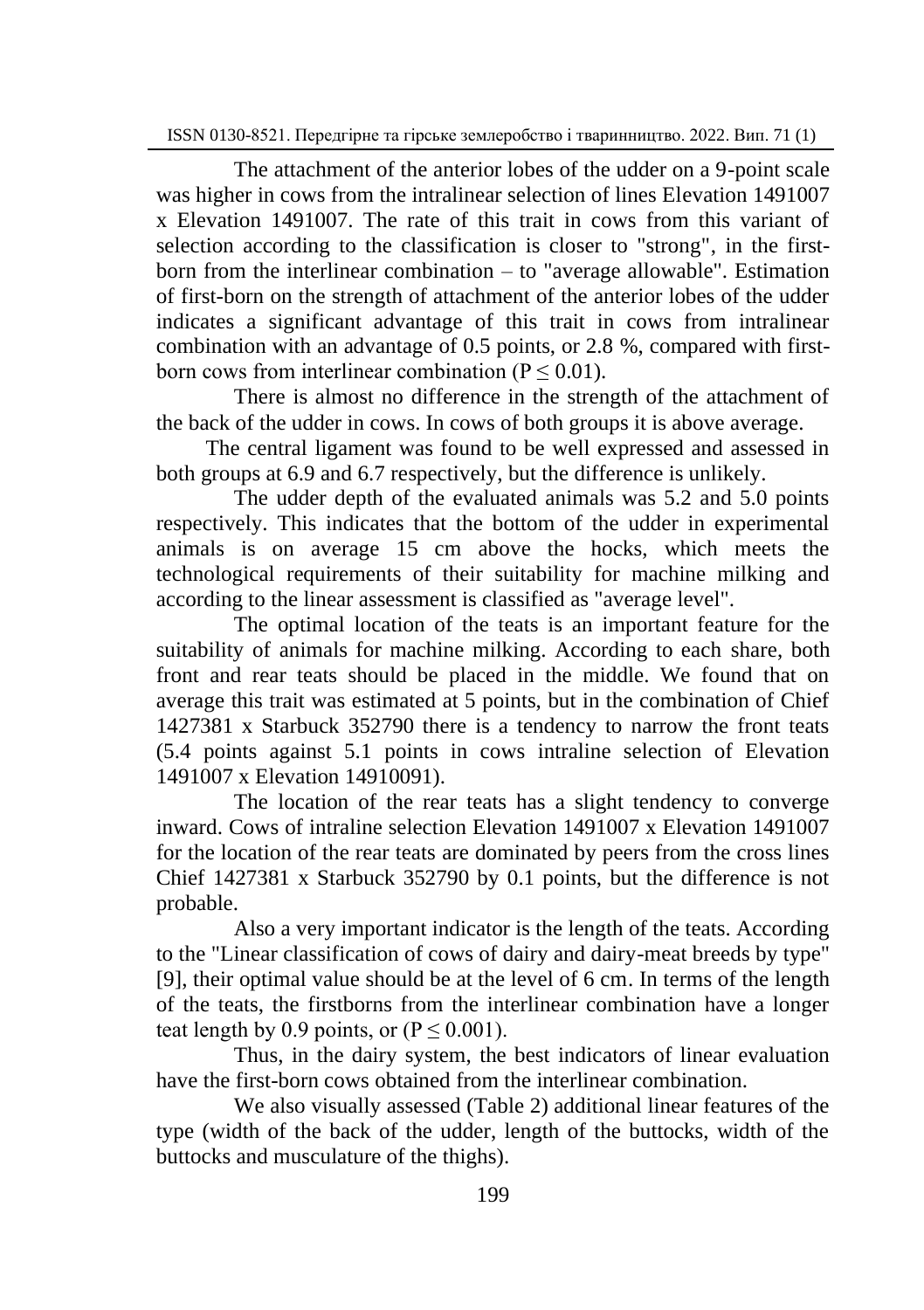|                      | Types of selection |                       |  |
|----------------------|--------------------|-----------------------|--|
|                      | Interlinear        | Intralinear           |  |
| Indicators           | combination        | combination           |  |
|                      | Chief 1427381 x    | Elevation 1491007 $x$ |  |
|                      | Starbuck 352790    | Elevation 1491007     |  |
| Width of the udder's |                    |                       |  |
| rear part            | $6.0 \pm 0.09$ *** | $5.6 \pm 0.10$        |  |
| Rear length          | $5,8 \pm 0.01***$  | $5.3 \pm 0.03$        |  |
| Width of the sacrum  | $6.6 \pm 0.08$     | $6,1 \pm 0,10$        |  |

**2.** Additional linear features of the type in first-born cows  $(M \pm m, n =$ **30)**

The width of the back of the udder was estimated at 6 points in the first-born cows from the interlinear combination of Chief 1427381 x Starbuck 352790, which is 0.4 points or 7.1 % more. Also, in cows from the interlinear combination, the length of the back is 0.5 points, or 9.4 % more than in cows from the inline selection. In both cases, the difference is significant ( $P \le 0.001$ ).

According to the complex features of the firstborn type, both from the intraline and from the interlinear selection variants received a general assessment of "good+".

# **Conclusions**

1. The influence of different selection options on the indicators of linear evaluation of first-born cows by type, which will identify defects in their exterior and further effective selection aimed at herds' consolidation.

 2. According to the results of linear assessment of the height in the buttocks, chest width, length of teats of the first-born cow obtained from the interlinear combination of Chief 1427381 x Starbuck 352790 predominate cows from the interlinear combination of lines Elevation 1491007 x Elevation by  $7.4-18.7$  %.

 3. First-born cows obtained from the intraline combination Elevation 1491007 x Elevation, by the strength of the attachment of the front of the udder were 2.8 % superior to peers from the interlinear version of the selection of Chief 1427381 x Starbuck 352790.

 4. According to additional features of the linear assessment by the type of first-born from the interlinear combination of Chief 1427381 x Starbuck 352790 on the width of the back of the udder and the length of the back by 7.2 and 9.4 % predominated cows from the in-line selection.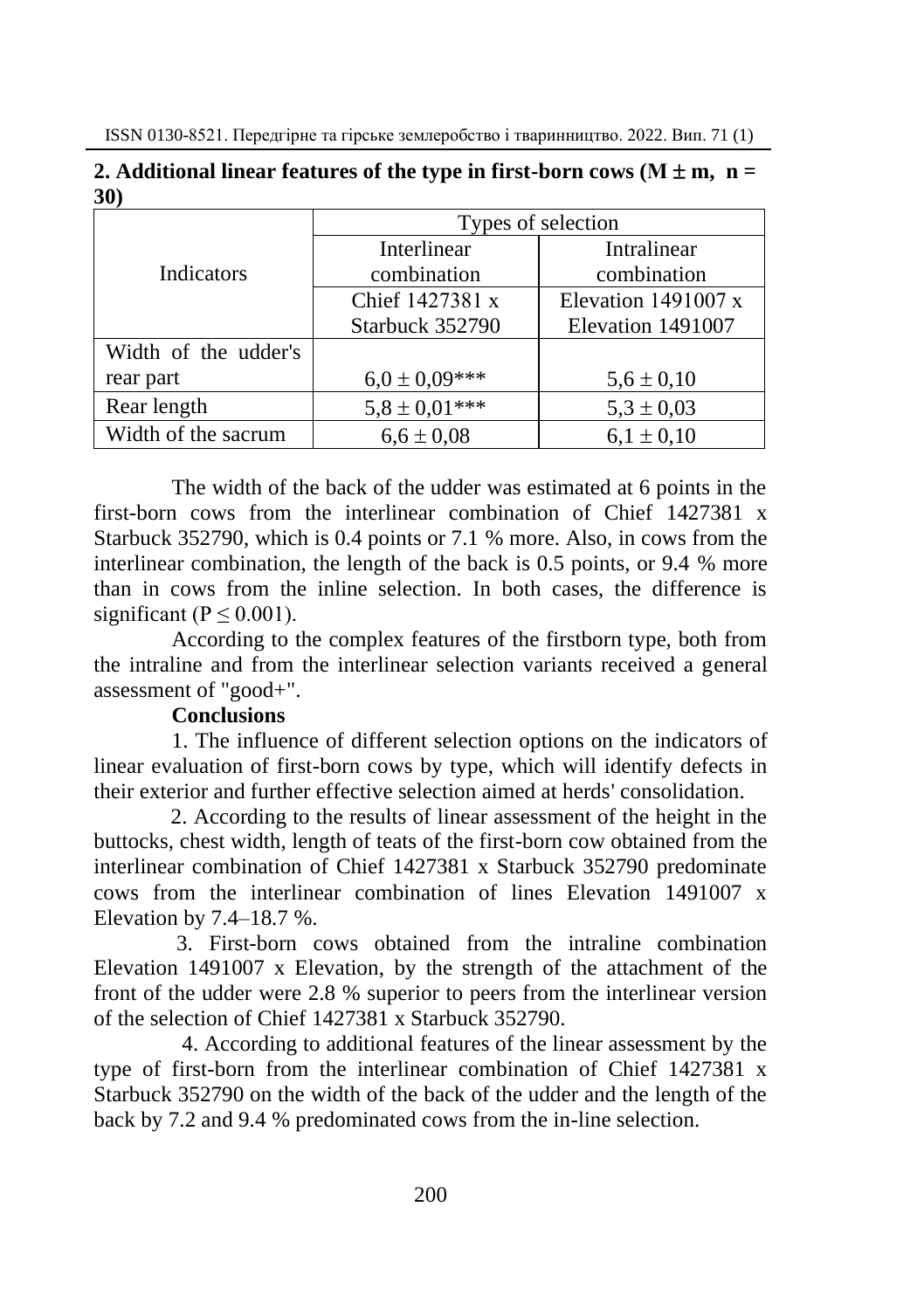#### **Список використаної літератури**

1. Адміна Н. Г. Вплив показників екстер`єру на комплекс селекційних ознак української чорно-рябої молочної породи : автореф. дис. на здобуття наук. ступеня канд. с.-г. наук : спец. 06.02.01 «Розведення та селекція тварин». Харків, 2013. 20 с.

2. Димчук А. В. Молочна продуктивність корів подільського заводського типу української чорно-рябої молочної породи за різних варіантів підбору. *Розведення і генетика тварин.* 2008. Вип. 42. С. 55–62.

3. Іляшенко Г. Д. Лінійна класифікація корів-первісток за екстер'єрним типом та її зв'язок з молочною продуктивністю. *Розведення і генетика тварин.* 2018. Вип. 55. С. 70–75.

4. Когут М. І., Каплінський В. В. Кореляція між показниками лінійної оцінки за типом та молочною продуктивністю у корів симентальської комбінованої породи. *Науково-технічний бюлетень Державного науково-дослідного контрольного інституту ветеринарних препаратів та кормових добавок і Інституту біології тварин.* 2020. Вип. 21, № 1. С. 79–87.

5. Кочук-Ященко О. Вплив різних варіантів підбору на молочну продуктивність і екстер'єрний тип корів української чорно-рябої молочної породи. *Інноваційні технології та інтенсифікація розвитку національного виробництва* : матеріали ІV Міжнар. наук.-практ. конф., 30 листоп. 2017 р. Тернопіль : Крок, 2017. Ч. 1. С. 83–85.

6. Кочук-Ященко О. А. Лінійна оцінка екстер`єру корів українських чорно-рябої і червоно-рябої молочних порід та її зв`язок з продуктивністю : автореф. дис. на здобуття наук. ступеня канд. с.-г. наук : спец. 06.02.01 «Розведення та селекція тварин». Чубинське, 2016. 21 с.

7. Кочук-Ященко О. А. Лінійна оцінка типу і молочна продуктивність корів української чорно-рябої молочної породи різної лінійної належності. *Збірник наукових праць Вінницького національного* 

#### **References**

1. Admina N. H. Influence of exterior indicators on the complex of selection traits of the Ukrainian black-spotted dairy breed : author's ref. dis. for science degree of cand. agric. sciences : special. 06.02.01 "Breeding and selection of animals". Kharkiv, 2013. 20 р.

2. Dymchuk A. V. Dairy productivity of Podilsk factory type cows of the Ukrainian black-and-white dairy breed under different selection options. *Rozvedennia i henetyka tvaryn*. 2008. Issue 42. P. 55‒62.

3. Iliashenko H. D. Linear classification of first-born cows by exterior type and its relationship to milk productivity. *Rozvedennia i henetyka tvaryn*. 2018. Issue 55. P. 70‒75.

4*.* Kohut M. I., Kaplinskyi V. V. Correlation between indicators of linear assessment by type and milk productivity in Simmental combined breed cows. *Naukovotekhnichnyi biuleten Derzhavnoho naukovodoslidnoho kontrolnoho instytutu veterynarnykh preparativ ta kormovykh dobavok i Instytutu biolohii tvaryn.* 2020. Issue 21, No 1. P. 79–87.

5. Kochuk-Yashchenko O. А. Influence of different selection options on milk productivity and exterior type of Ukrainian black-and-white dairy cows. *Innovatsiini tekhnolohii ta intensyfikatsiia rozvytku natsionalnoho vyrobnytstva* : materialy IV Mizhnar. nauk.-prakt. konf., 30 lystop. 2017 r. Ternopil : Krok, 2017. Part 1. P. 83–85.

6. Kochuk-Yashchenko O. А. Linear assessment of the exterior of cows of Ukrainian black-spotted and red-spotted dairy breeds and its connection with productivity : author's ref. dis. for science degree of cand*.* agric. sciences : special. 06.02.01 «Breeding and selection of animals». Chubynske, 2016. 21 p.

7. Kochuk-Yashchenko O. A. Linear assessment of the type and milk productivity of Ukrainian black-and-white dairy cows of different linear affiliation. *Zbirnyk naukovykh prats Vinnytskoho natsionalnoho ahrarnoho universytetu*.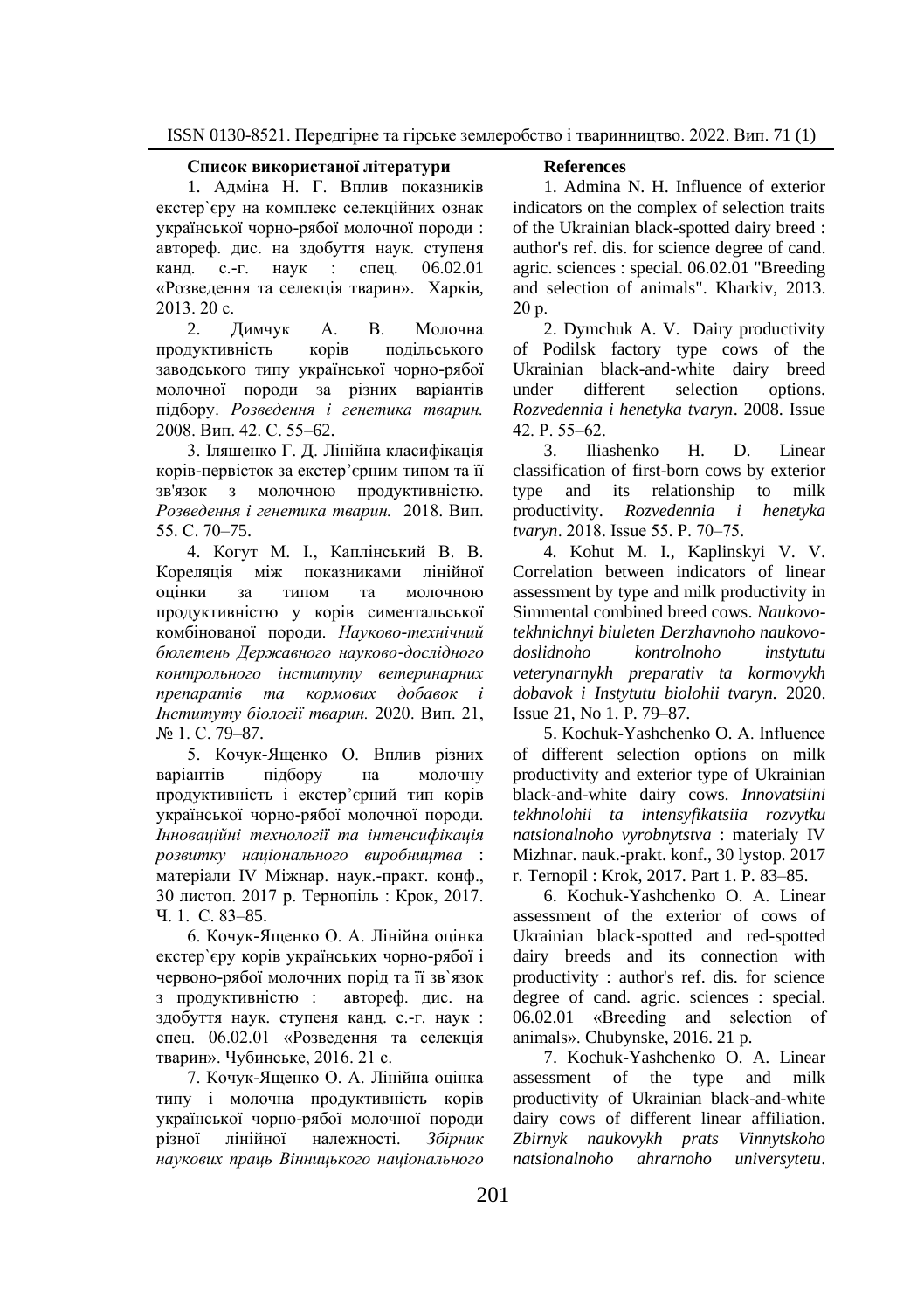*аграрного університету.* 2014. Вип. 1 (83), т. 2. С. 139–149.

8. Кочук-Ященко О. А. Особливості екстер'єрного типу та молочної продуктивності корів-первісток української чорно-рябої молочної породи за різних варіантів підбору. *Вісник Сумського національного аграрного університету. Серія «Тваринництво».* 2019. Вип. 5/1 (31). С. 90–96.

9. Лінійна класифікація корів молочних і молочно-м`ясних порід за типом (методичні вказівки) / Міністерство аграрної політики та продовольства України та ін. ; укладачі: Л. М. Хмельничий та ін. Вид. друге, перероб. і доп. Суми : Сумський національний аграрний університет, 2016. 28 с.

10. Молочна продуктивність корів, одержаних при внутрішньолінійному підборі та міжлінійних кросах / Хмельничий Л. М. та ін. *Науковотеоретичний збірник Житомирського національного аграрного університету.* 2015. № 2 (52), т. 3. С. 51–56.

11. Оцінка бугаїв-плідників за лінійною оцінкою типу дочок української чорно-рябої молочної породи / Н. Г. Черняк та ін. *Вісник Сумського національного аграрного університету. Серія «Тваринництво»*. 2017. Вип. 5/1 (31). С. 181–187.

12. Пелехатий М. С., Кучер Д. М. Ефективність використання кросів в заводському стаді української чорно-рябої молочної породи. *Вісник Житомирського національного аграрного університету*. 2012. № 2 (31), т. 1. С. 141–151.

13. Перекрестова Г. В. Лінійна оцінка типу тварин на високотехнологічному підприємстві з виробництва молока. *Зернові культури.* 2017. Т. 1, № 1. С. 370– 377.

14. [Підпала Т. В., Шевчук Н. П.](https://nvlvet.com.ua/index.php/agriculture/article/view/3658) [Особливості методів підбору в період](https://nvlvet.com.ua/index.php/agriculture/article/view/3658)  [створення української червоної молочної](https://nvlvet.com.ua/index.php/agriculture/article/view/3658)  [породи.](https://nvlvet.com.ua/index.php/agriculture/article/view/3658) *Науковий вісник ЛНУВМБТ імені С. З. Ґжицького. Серія «Сільськогосподарські науки».* 2019. Т. 21, № 90. С. 26–31.

2014. Issue 1 (83), vol. 13. P. 139–149.

8*.* Kochuk-Yashchenko O. A. Peculiarities of exterior type and milk productivity of the first-born cows of the Ukrainian black-and-white dairy breed under different selection options. *Visnyk Sumskoho natsionalnoho ahrarnoho universytetu. Seriia «Tvarynnytstvo».* 2019. Issue 5/1 (31). P. 90‒96.

9. Linear classification of cows of dairy and dairy-meat breeds by type (methodical instructions) / Ministerstvo ahrarnoi polityky ta prodovolstva Ukrainy et al. ; ukladachi: L. M. Khmelnychyi et al. Vyd. druhe, pererob. i dop. Sumy : Sumskyi natsionalnyi ahrarnyi universytet, 2016. 28 p.

10. Dairy productivity of cows obtained by in-line selection and inter-line crosses / Khmelnychyi L. M. et al. *Naukovo-teoretychnyi zbirnyk Zhytomyrskoho natsionalnoho ahrarnoho universytetu.* 2015. No 2 (52), vol. 3. Р. 51– 56.

11. Evaluation of breeding bulls by linear evaluation of the type of daughters of the Ukrainian black-and-white dairy breed / N. H. Cherniak et al. *Visnyk Sumskoho natsionalnoho ahrarnoho universytetu*. *Seriia «Tvarynnytstvo».* 2017. Issue 5/1 (31). P. 181–187.

12. Pelekhatyi M. S., Kucher D. M. Efficiency of cross-country use in the factory herd of Ukrainian black-and-white dairy breed. *Visnyk Zhytomyrskoho natsionalnoho ahrarnoho universytetu.* 2012. No 2 (31), vol. 1. Р. 141–151.

13. Perekrestova H. V. Linear assessment of the type of animals at a hightech enterprise for milk production*. Zernovi kultury*. 2017. Vol. 1, No 1. P. 370–377.

14. Pidpala T. V., Shevchuk N. P. Features of selection methods in the period of creation of the Ukrainian red dairy breed. *Naukovyi visnyk LNUVMBT imeni S. Z. Gzhytskoho. Seriia «Silskohospodarski nauky».* 2019. Vol. 21, No 90. P. 26‒31.

15. Plohinskij N. A. Biometrics guide for zootechnicians. Moscow : Kolos, 1969. 255 p.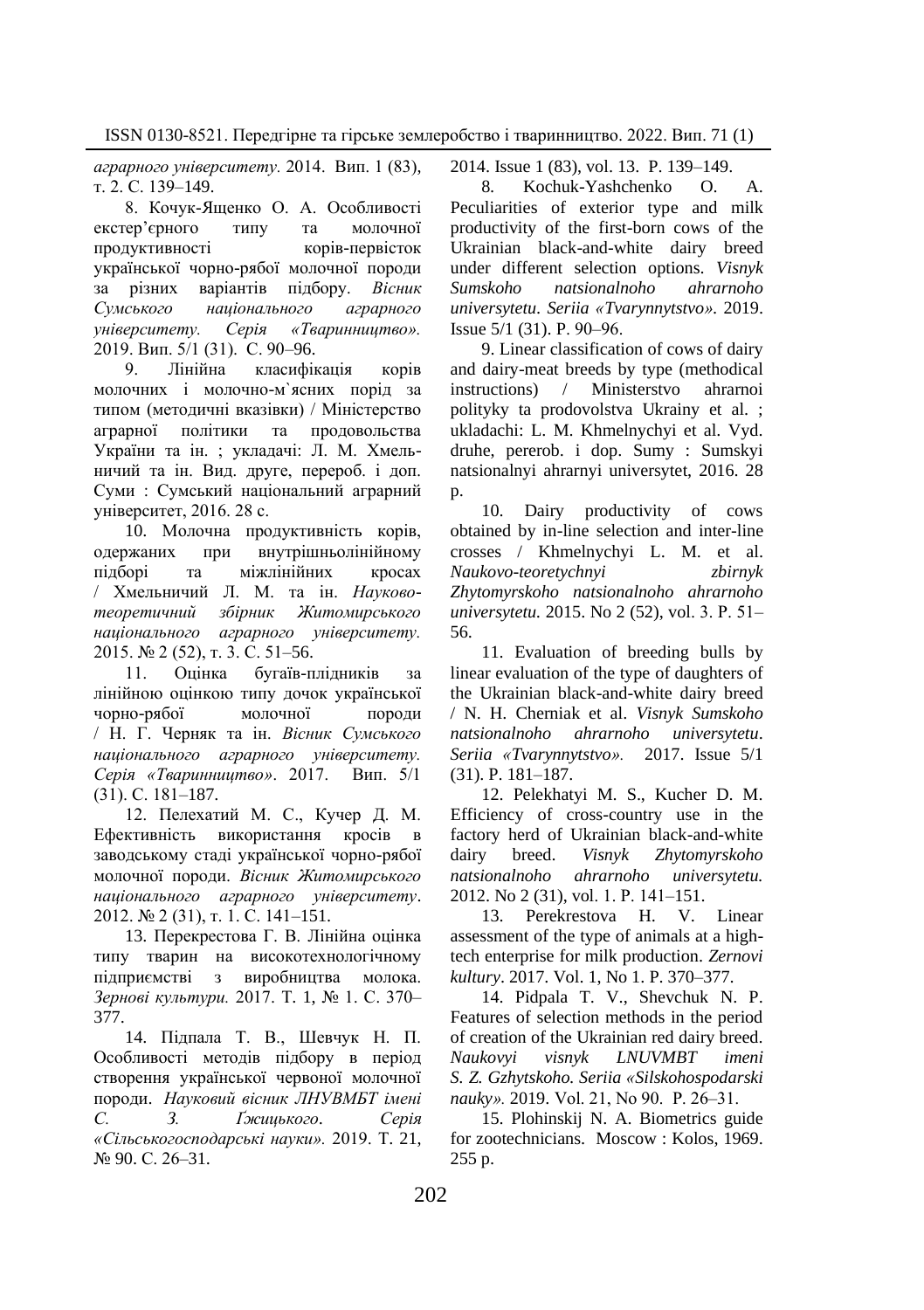15. Плохинский Н. А. Руководство по биометрии для зоотехников. Москва : Колос, 1969. 255 с.

16. Полупан Ю. П. Екстер'єрні особливості первісток різних порід і поєднань. *Розведення і генетика тварин*. 1999. Вип. 30. С. 10–16.

17. Польовий Л. В., Пікула О. А., Андрусяк Н. О. Залежність надою молока від оцінки типу будови тіла корівпервісток української чорно-рябої молочної породи. *Збірник наукових праць Вінницького національного аграрного університету.* 2010. № 5 (45). С. 87–89.

18. Свердліков О. В. Оцінка тварин симентальської породи вітчизняної та зарубіжної селекції за екстер'єрним типом : автореф. дис. на здобуття наук. ступеня канд. с.-г. наук : спец. 06.02.01 «Розведення та селекція тварин». Суми, 2006. 20 с.

19. Сірацький Й. З. Робота з лініями в сучасних умовах. *Розведення і генетика тварин.* 2005. Вип. 38. С. 74–77.

20. Сучасні методи селекції у тваринництві : навч. посібник з оцінки екстер'єру в молочному скотарстві / С. Ю. Рубан та ін. Київ, 2018. 147 с.

21. Хмельничий Л. М., Вечорка В. В. Вікова мінливість кореляцій між надоєм та лінійною оцінкою типу корів-первісток українських чорно- та червоно-рябої молочних порід. *Технологія виробництва і переробки продуктів тваринництва* : збірник наукових праць БНАУ. 2014. № 1 (116). С. 84–87.

22. Хмельничий Л. М., Вечорка В. В. Вплив частки спадковості голштинської породи та методів підбору на господарськи корисні ознаки корів молочної худоби*. [Розведення і генетика тварин](http://www.irbis-nbuv.gov.ua/cgi-bin/irbis_nbuv/cgiirbis_64.exe?Z21ID=&I21DBN=UJRN&P21DBN=UJRN&S21STN=1&S21REF=10&S21FMT=JUU_all&C21COM=S&S21CNR=20&S21P01=0&S21P02=0&S21P03=IJ=&S21COLORTERMS=1&S21STR=%D0%9662935)*. 2018. Вип. 55, № 2, С. 135–142.

23. Хмельничий Л. М., Вечорка В. В. Ефективність внутрішньолінійного розведення та поєднуваності ліній в селекції голштинської худоби. *Вісник Сумського національного аграрного університету*. *Серія «Тваринництво».* 2010. Вип. 12 (18). С. 149–153.

24. Хмельничий Л. М., Бондар-

16. Polupan Yu. P. Exterior features of the firstborn of different breeds and combinations. *Rozvedennia i henetyka tvaryn*. 1999. Issue 30. P. 10‒16.

17. Polovyi L. V., Pikula O. A., Andrusiak N. O. Dependence of milk yield on the assessment of the body type of the first-born cows of the Ukrainian black-andwhite dairy breed. *Zbirnyk naukovykh prats Vinnytskoho natsionalnoho ahrarnoho universytetu*. 2010. No 5 (45). P. 87–89.

18. Sverdlikov O. V. Evaluation of Simmental animals of domestic and foreign selection by exterior type : author's ref. dis. for science degree cand. agric. sciences : special. 06.02.01 "Breeding and selection of animals". Sumy, 2006. 20 р.

19. Siratskyi Y. Z. Working with lines in modern conditions. *Rozvedennia i henetyka tvaryn*. 2005. Issue 38. P. 74‒77.

20. Modern methods of selection in animal husbandry : teaching. manual on exterior assessment in dairy farming / S. Yu. Ruban et al. Kyiv, 2018. 147 p.

21. Khmelnychyi L. M., Vechorka V. V. Age variability of correlations between milking and linear assessment of the type of first-born cows of Ukrainian black- and red-spotted dairy breeds. *Tekhnolohiia vyrobnytstva i pererobky produktiv tvarynnytstva* : zbirnyk naukovykh prats BNAU. 2014. No 1 (116). P. 84–87.

22. Khmelnychyi L. M., Vechorka V. V. Influence of the share of Holstein breed heredity and selection methods on economically useful traits of dairy cows. *Rozvedennia i henetyka tvaryn*. 2018. Issue 55, No 2. P. 135‒142.

23. Khmelnychyi L. M., Vechorka V. V. Efficiency of in-line breeding and line compatibility in Holstein cattle breeding. *Visnyk Sumskoho natsionalnoho ahrarnoho universytetu*. *Seriia «Tvarynnytstvo*». 2010. Issue 12 (18). P. 149–53.

24. Khmelnychyi L. M., Bondarchuk L. V. Variability of linear features of the exterior of the first-born cows of the Sumy intra-breed type of the Ukrainian